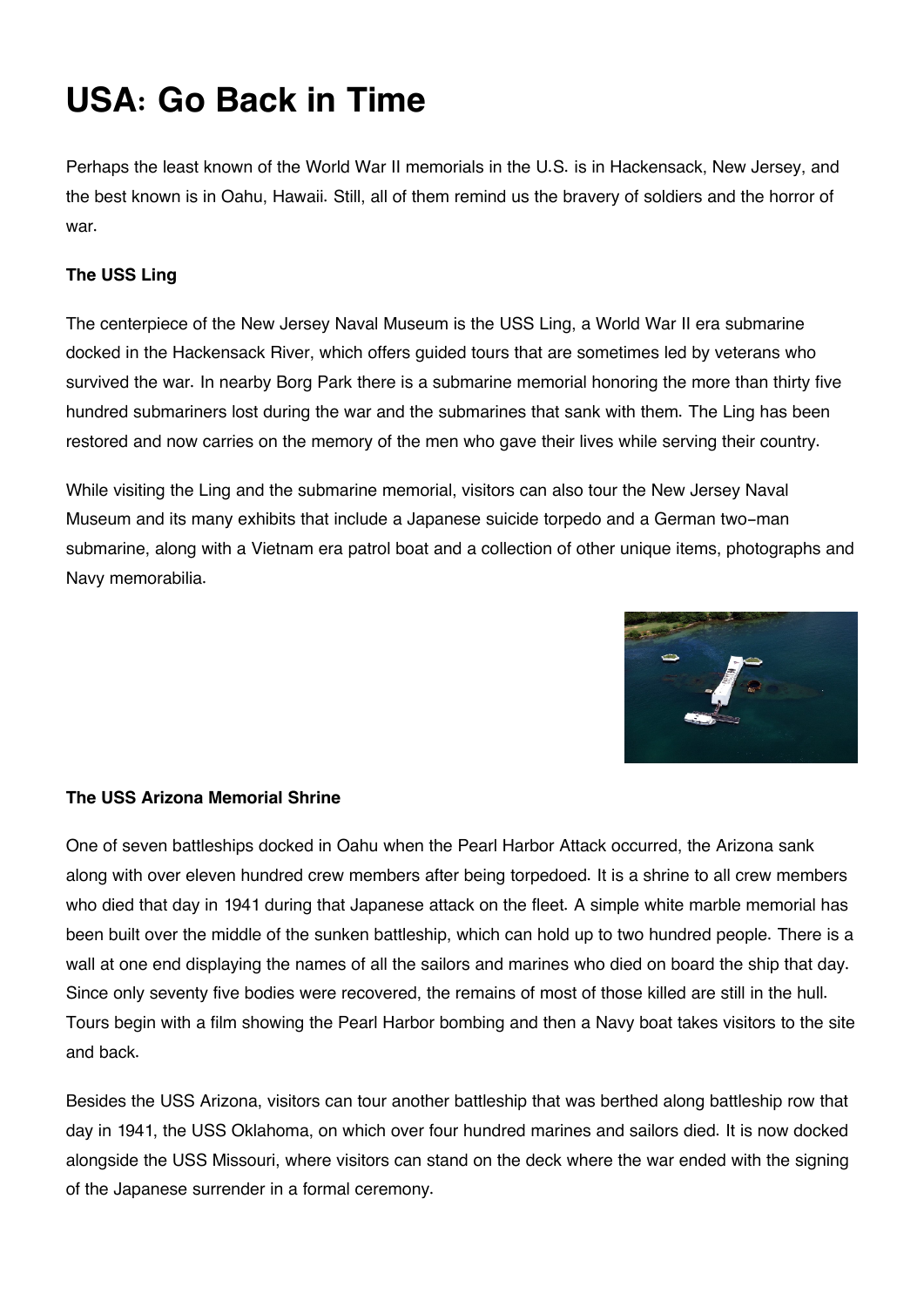## **National World War II Memorial**

Located in Washington, DC, this is one of the country's newest memorials to honor the men and women who served in the United States Armed Forces and the over four hundred thousand who died. It also honors the people back home who helped by supporting the war effort. The Washington and Lincoln Monuments flank this shrine which is open twenty-four hours daily. Its fountain and plaza are surrounded by a semi-circle of fifty-six pillars and triumphal arches. To the west of the memorial is a wall with the dedication that reminds visitors the price of freedom.



This memorial is located on the National Mall, which is quite spectacular in the spring when the cherry trees bloom around the Tidal Basin. The Japanese presented the United States with over three thousand cherry trees in 1912, long before the Pearl Harbor attack, and they now attract thousands of visitors each year when they burst into bloom.

## **West Coast World War II Memorial**

On the Presidio overlooking the Pacific Ocean in San Francisco is a memorial honoring American military members who were lost or buried at sea in the Pacific. A statue of Columbia stands proudly in its center as she looks toward the ocean, as if waiting for them to return home. This site is one of San Francisco's hidden gems.

## **Tuskegee Airmen National Historic Site**

At a hangar in Moton Field in Tuskegee, Alabama is a national historic site dedicated to the African American airmen who served the country during World War II. This began as an experiment by the Army Air Corps to see if blacks could become combat pilots. It was here that one thousand pilots began their flight training, after which these aviators served the country with distinction, despite the odds of segregation and discrimination. This U. S. fighter group became one of the most respected during the war. The hangar museum can be visited for tours free of charge Wednesday through Sunday.

## **East Coast Memorial**

In New York City's Battery Park, President John F. Kennedy dedicated this memorial to almost five thousand servicemen who died in the Atlantic Ocean during World War II. The large plaza has eight huge pylons made of granite that are inscribed with the names of the dead. A bronze eagle sculpture with its talons gripping a laurel wreath signifies mourning for the ones lost at sea.